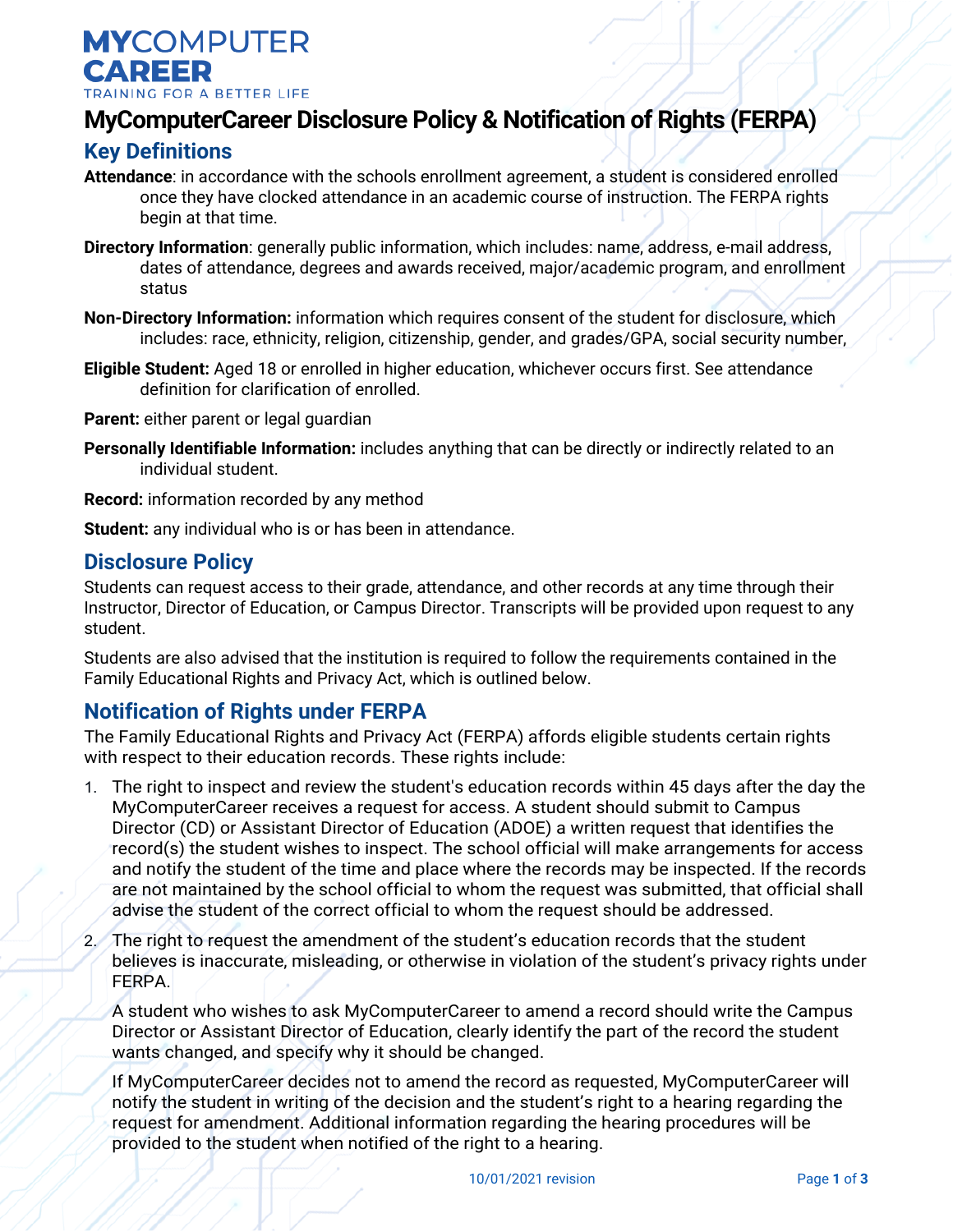3. The right to provide written consent before MyComputerCareer discloses personally identifiable information (PII) from the student's education records, except to the extent that FERPA authorizes disclosure without consent.

MyComputerCareer discloses education records without a student's prior written consent under the FERPA exception for disclosure to school officials with legitimate educational interests. A school official is typically includes a person employed by the MyComputerCareer in an administrative, supervisory, academic, research, or support staff position (including law enforcement unit personnel and health staff); a person serving on the board of trustees; or a student serving on an official committee, such as a disciplinary or grievance committee. A school official also may include a volunteer or contractor outside of the MyComputerCareer who performs an institutional service of function for which the school would otherwise use its own employees and who is under the direct control of the school with respect to the use and maintenance of PII from education records, such as an attorney, auditor, or collection agent or a student volunteering to assist another school official in performing his or her tasks. A school official typically has a legitimate educational interest if the official needs to review an education record in order to fulfill his or her professional responsibilities for MyComputerCareer.

4. The right to file a complaint with the U.S. Department of Education concerning alleged failures by the MyComputerCareer to comply with the requirements of FERPA. The name and address of the office that administers FERPA is: Student Privacy Policy Office; U.S. Department of Education; 400 Maryland Avenue, SW; Washington, DC 20202

See the list below of the disclosures that postsecondary institutions may make without consent.

FERPA permits the disclosure of PII from students' education records, without consent of the student, if the disclosure meets certain conditions found in § 99.31 of the FERPA regulations. Except for disclosures to school officials, disclosures related to some judicial orders or lawfully issued subpoenas, disclosures of directory information, and disclosures to the student, § 99.32 of FERPA regulations requires the institution to record the disclosure. Eligible students have a right to inspect and review the record of disclosures. A postsecondary institution may disclose PII from the education records without obtaining prior written consent of the student  $-$ 

- To other school officials, including teachers, within [School] whom the school has determined to have legitimate educational interests. This includes contractors, consultants, volunteers, or other parties to whom the school has outsourced institutional services or functions, provided that the conditions listed in § 99.31(a)(1)(i)(B)(*1*) - (a)(1)(i)(B)(*3*) are met. (§ 99.31(a)(1))
- To officials of another school where the student seeks or intends to enroll, or where the student is already enrolled if the disclosure is for purposes related to the student's enrollment or transfer, subject to the requirements of § 99.34. (§ 99.31(a)(2))
- To authorized representatives of the U. S. Comptroller General, the U.S. Attorney General, the U.S. Secretary of Education, or State and local educational authorities, such as a State postsecondary authority that is responsible for supervising the university's State-supported education programs. Disclosures under this provision may be made, subject to the requirements of §99.35, in connection with an audit or evaluation of Federal- or Statesupported education programs, or for the enforcement of or compliance with Federal legal requirements that relate to those programs. These entities may make further disclosures of PII to outside entities that are designated by them as their authorized representatives to conduct any audit, evaluation, or enforcement or compliance activity on their behalf. (§§ 99.31(a)(3) and 99.35)